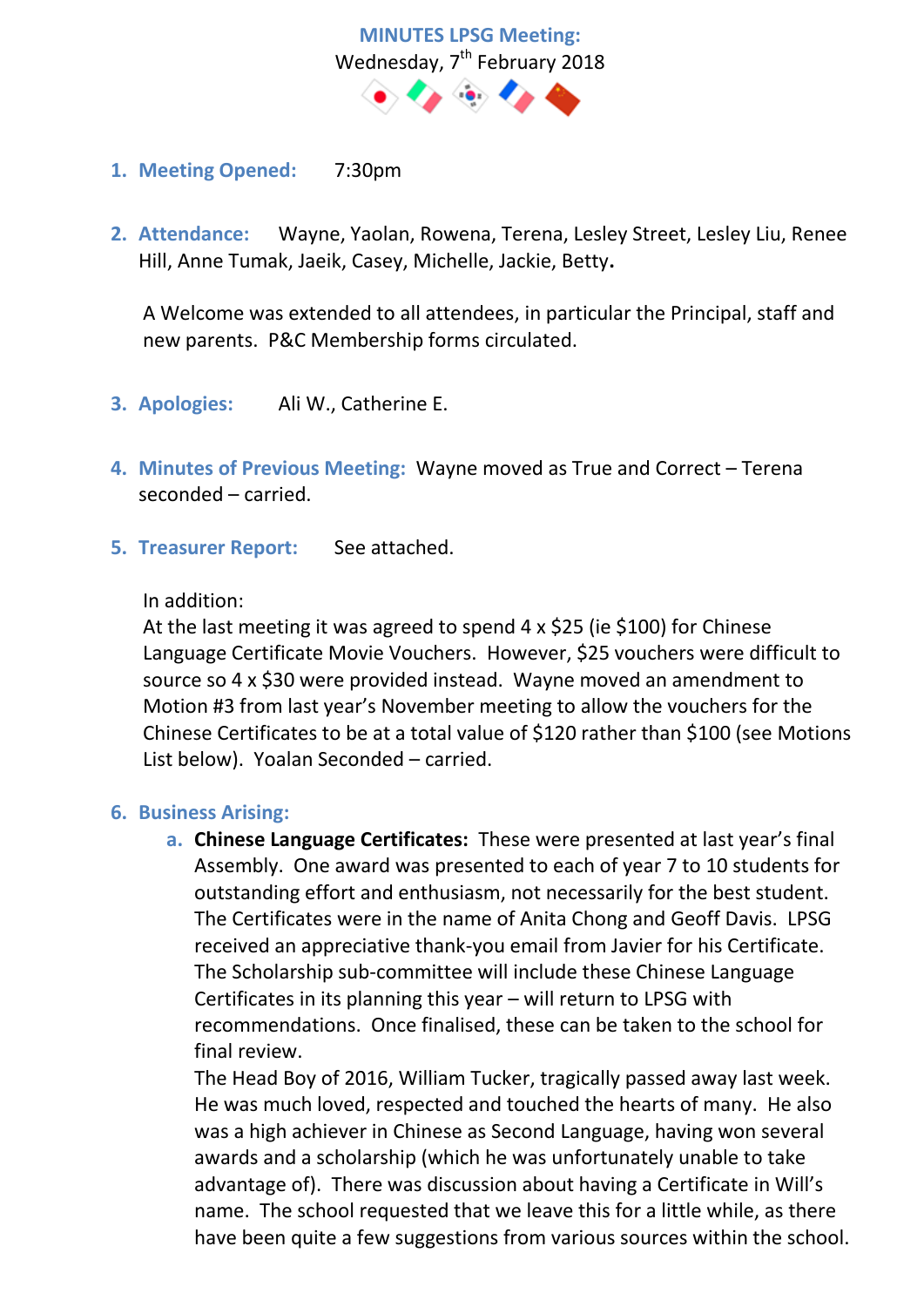This wait time allows the school time to consider the best way to honour William, and a respectful approach to the parents for them to consider.

- **b. Year 6 Orientation 7th Dec last year.** Terena attended and collected about a dozen signatures from parents then sent a Welcome email beginning of the school year. There was not a lot of opportunity to discuss LPSG at this event as the Morning Tea plus the  $2^{nd}$  Hand Uniform Shop needed all hands on deck!
- **c. Year 7 Parent Welcome BBQ**. This is coming up Thursday, 15<sup>th</sup> February. Wayne will speak to the parent group about LPSG. Rosanna (from GAT (Gifted and Talented) Committee) will also be there to speak to parents. Terena will also attend. **Wayne and Terena to action.**
- **d. Wine Sale.** Approx. 15 cases sold end of last year. The profits provide extra funds for LPSG to have available. Usually 2 per year. The next Wine sale will be around Mothers' Day.
- **e. LPSG / Language Staff communication.** The school will ensure Jaeik has information from all languages to update the LPSG at meetings, eg competitions coming up, events organised.

## **7. New Business**

**a. LPSG /GAT interaction.** The two committees are committed to working together as much as possible, recognising that GAT Languages is an area of cross-over. Originally planned to share 1 meeting / semester but now think that having an additional meeting / semester which focuses on common ground would be more effective.

- **b. Language Soiree.** This is to be held Wednesday, 21<sup>st</sup> March. This is an opportunity for Music and Language staff to come together with parents and students. Jaeik to provide Terena with information re the Soiree, and Terena to send this out. **Jaeik and Terena to action.**
- c. **Language Expo.** The planning for this is starting soon by the Language Dept. It would be ideal to get some of the ideas the teachers have re this for the next meeting so LPSG can consider funding plus any assistance required.

# **d. Fund Raising / LPSG Role.**

The success of last year's Cooking Class, socially, financially plus promoting to the wider Community was discussed. The assistance received from the Language Students was fantastic, and the event was very professionally run. Aim is to have a similar event this year: suggestions were French/Italian, Japanese, French Fusion Japanese, 5 dishes to represent the 5 Languages taught. To be discussed at next meeting.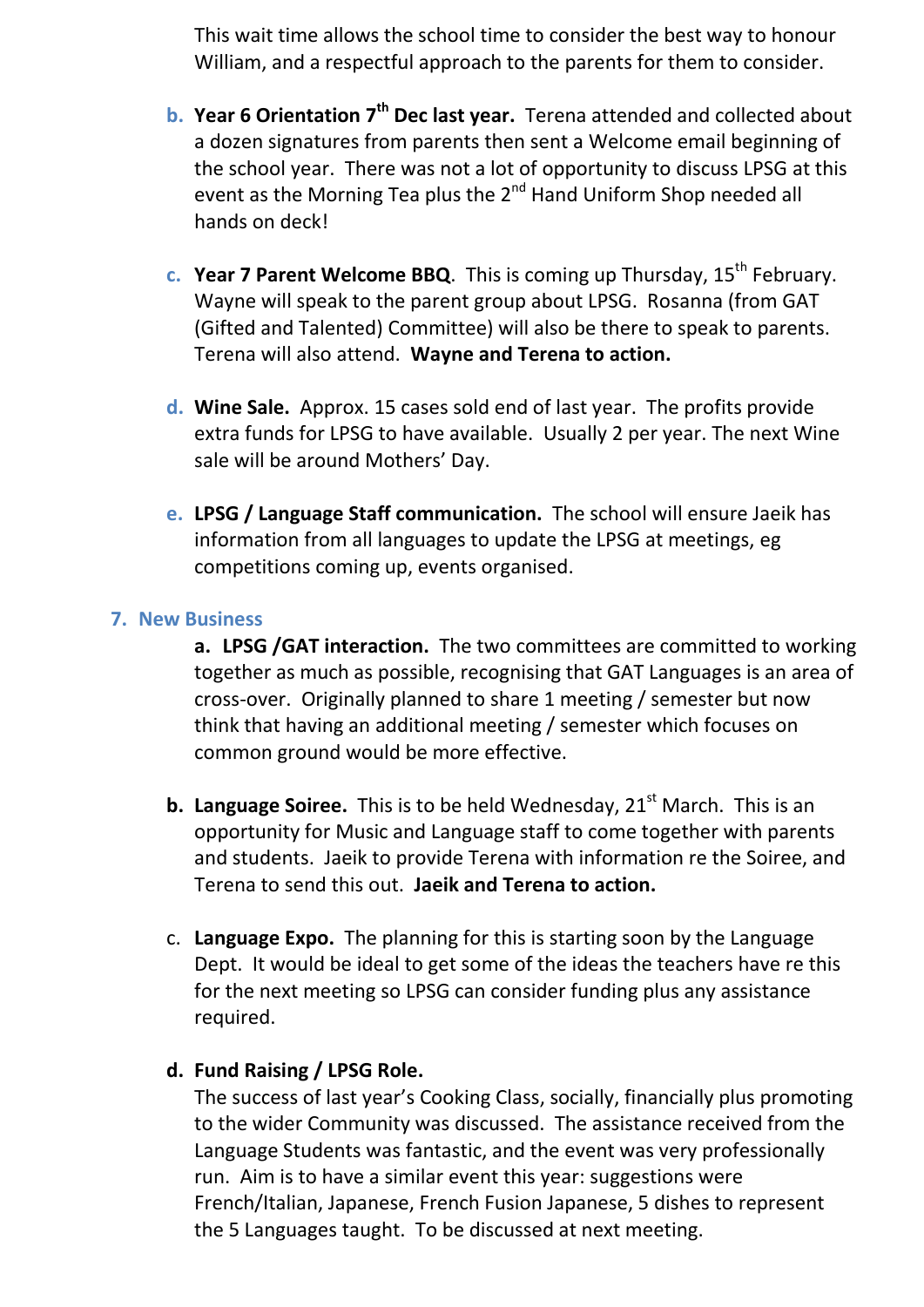With the attendance of some new parents and staff, there were a few questions regarding the aim of LPSG, and the fundraising and expenditure process. For further information parents (and staff!) can visit the P&C web-site and select "Languages"

[\(http://www.mlshspc.org.au/committee\\_lsc.html](http://www.mlshspc.org.au/committee_lsc.html) ) or email Terena (Secretary) [terena@hht.com.au\).](mailto:terena@hht.com.au)) Details of the discussions are below.

Suggestion that a program is made for the year of fund-raising events and targets. This program can be discussed next meeting. It was raised that we are still a small committee and require a bit more parent participation to be able to take on some further activities. Possibly combining some fundraising with GAT, agreeing a % allocation split prior, would assist with this.

There was clarification that the funding from LPSG is for all 5 Languages taught at MLSHS, not just the GAT languages.

The purpose of raising money was asked. The goal of the group is to support teachers for all Languages across the school. The biggest annual event is the Language Expo. Funds provided by LPSG allow teachers to book items such as Sumo Wrestling and Chinese Lion Dancers. The Expo is a showcase of Languages and Culture (not limited to GAT languages). Feeder primary schools are invited to Language Expo.

Discussion re whether LPSG could provide extra funds to help cover costs for families of Language tours. However, if for example, LPSG funds \$100 / student for the Italian tour, that will add up to \$2,500 - \$3000, which is a significant portion of the LPSG funds. In the past LPSG funds have been used to add an extra tour, pay for a special lunch etc., thus enriching the tour experience.

LPSG also can provide teachers with funding for extra resources they are unable to get via the school / Education Dept. In the past, LPSG has funded items such as Language related books and games for the library.

LPSG also provides practical help as required, eg cooking assistance at Language Expo.

Discussion that it is important to nurture relationships with the Community, which can assist in funding Language based events and enriching students with Cultural opportunites.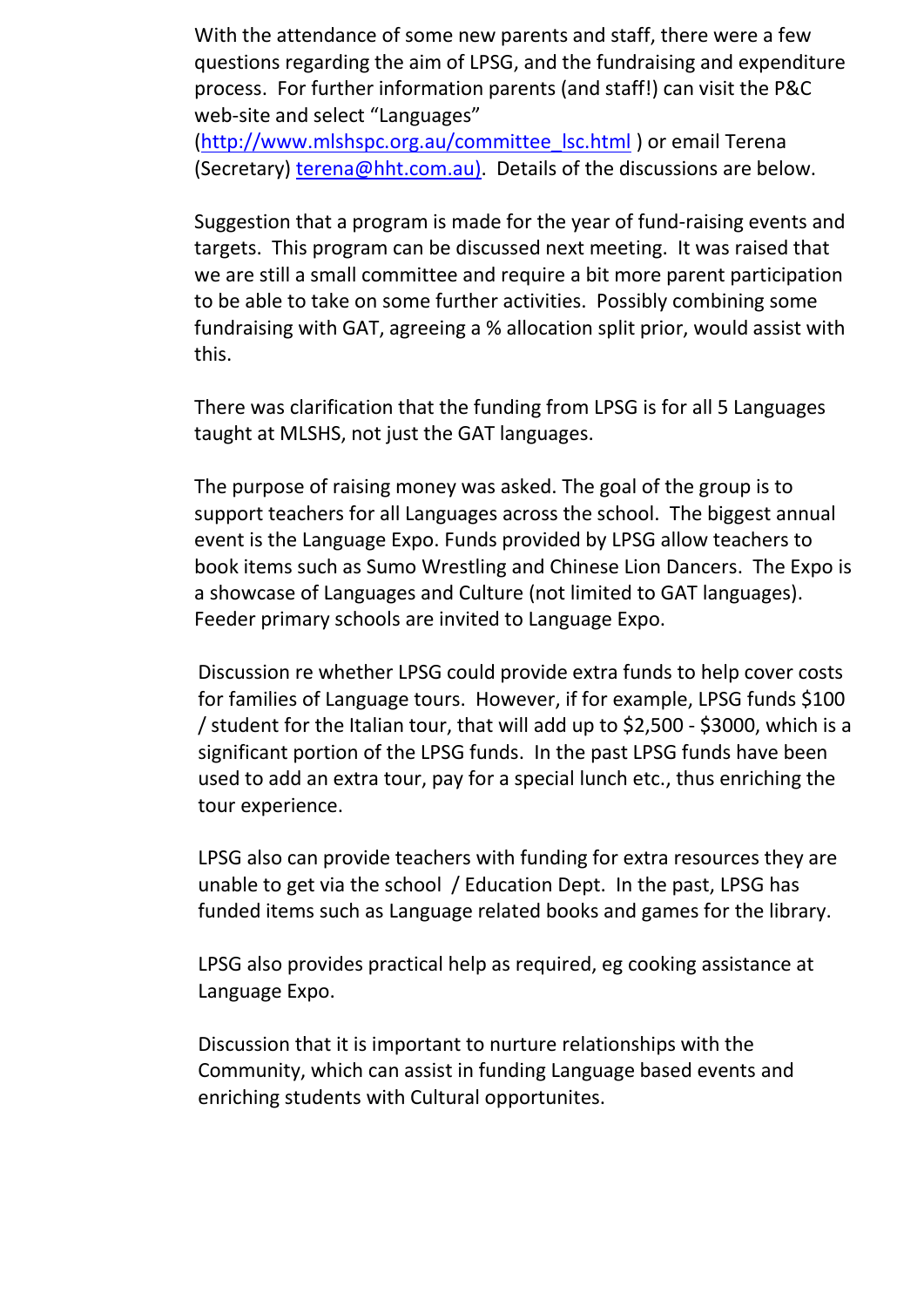# **8. Teaching Report:** See attached.

In addition:

There will be an Italian and a Chinese tour this year. There are several exchange opportunities run by various organisations. Each year there is the Easter Camp which is a 2 week Chinese Language/tourist opportunity which is partly funded by Confucius Institute, parents pay for the airfare. The Shanghai International Friendship Camp also occurs annually. Parents only pay for airfare for the latter– this is usually limited to senior students.

Student Achievements:

Vanisha MaCane (Yr 8) - Korean Scholarship Charlie Britton (yr11) – Korean Scholarship Shina Jones (yr 12) – won 4<sup>th</sup> Place in 2017 National Korean Culture Performance Contest. Charlie Britton (yr 11) – won Choonpa Korean Literacy Award in 2017.

Well Done!

9. **Next Meeting: Wednesday, 7<sup>th</sup> March 2018 – includes AGM.** 

**10. Meeting Closed:** 8:35pm

# **Motions**

# **1. Chinese Language Certificate Movie Vouchers Motion:**

# **Original Motion:**

### **Motion #3:**

LPSG present Chinese Language Certificates, 1 for year 7 to 10, for effort and enthusiasm, along with a Movie voucher of \$25 each, named the "Anita and Geoff Awards".

# **Amended Motion:**

**Motion #2018-01:**

The Chinese Language Certificate Movie vouchers to be to the total value of \$120 rather than \$100.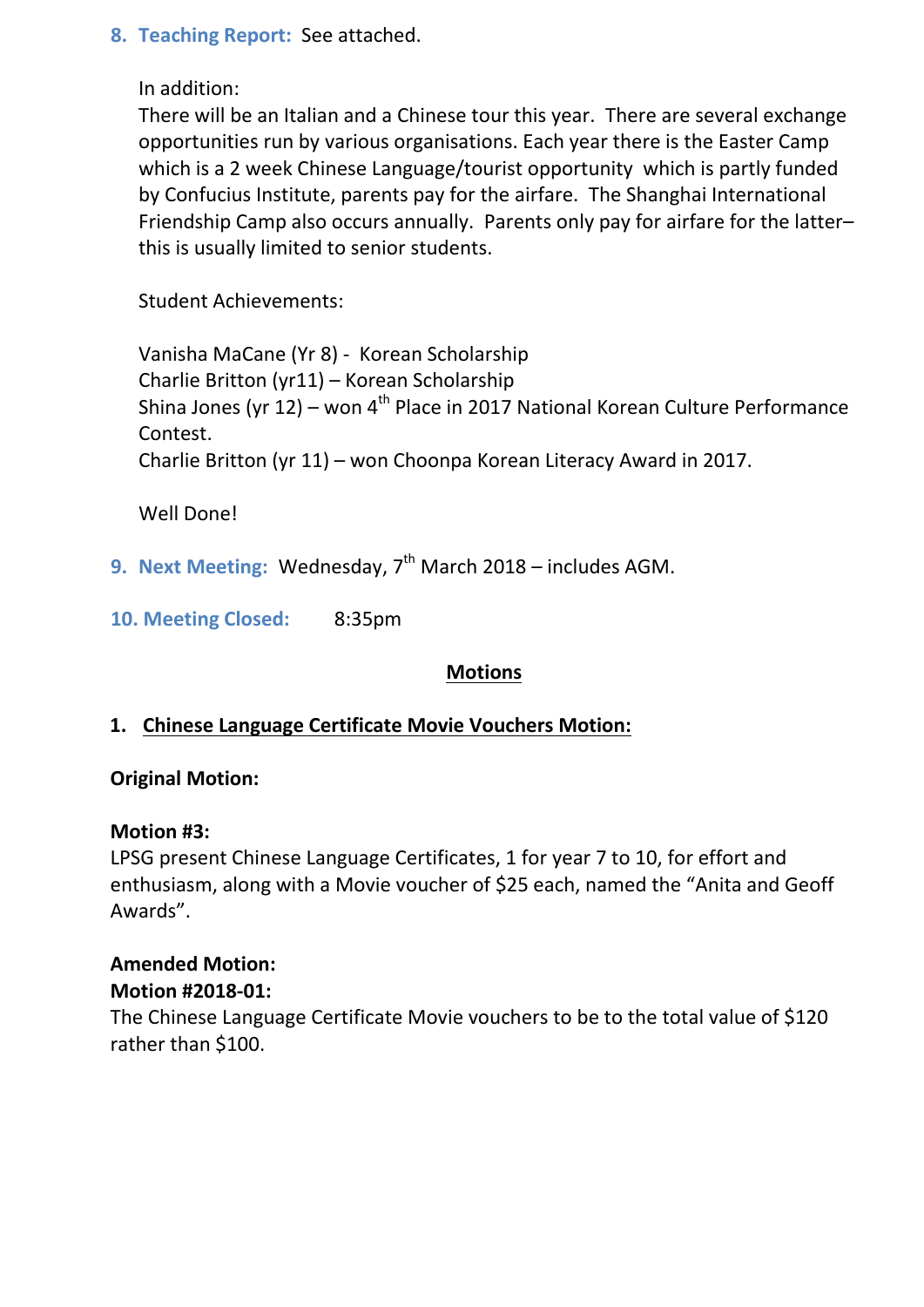#### **MLSHS P & C ASSOCIATION LANGUAGE SUB-COMMITTEE - CASH BOOK, BANK RECONCILIATION & AVAILABLE FUNDS**

Date this report 6/02/2018

#### **CASH BOOK**

| Cash book opening balance                                                 |                       | 3/07/2017                                                            |                  |                    | 3,624.12 |
|---------------------------------------------------------------------------|-----------------------|----------------------------------------------------------------------|------------------|--------------------|----------|
| Add: Deposits Cooking class fundraiser<br><b>Add: Deposits wine sales</b> |                       |                                                                      |                  | 1,531.00<br>528.00 |          |
|                                                                           | <b>Total Deposits</b> |                                                                      |                  | 2,059.00           |          |
|                                                                           | Less: cheques drawn   | Soiree reimbursment Mt Lawley School<br>Chef presented cooking class | Chq#<br>0<br>31  | 500.00<br>945.00   |          |
|                                                                           | <b>Total Cheques</b>  |                                                                      |                  | 1,445.00           |          |
| Cash book balance as at                                                   |                       | 6/02/2018                                                            |                  |                    | 4,238.12 |
| <b>BANK RECONCILIATION</b>                                                |                       |                                                                      |                  |                    |          |
| <b>Bank balance as at</b>                                                 |                       | 6/02/2018                                                            |                  |                    | 5,183.12 |
| <b>Add: Outstanding deposits</b>                                          |                       |                                                                      |                  | 0.00               |          |
| <b>Total Outstanding deposits</b>                                         |                       |                                                                      |                  | 0.00               |          |
| <b>Deduct: Unpresented cheques</b>                                        |                       |                                                                      |                  | 945.00             |          |
| <b>Total Unpresented cheques</b>                                          |                       |                                                                      |                  | 945.00             |          |
| Adjusted balance (agrees with cash book)                                  |                       | 6/02/2018                                                            |                  |                    | 4,238.12 |
| <b>AVAILABLE FUNDS</b>                                                    |                       |                                                                      |                  |                    |          |
|                                                                           |                       |                                                                      |                  |                    | 4,238.12 |
| <b>Less: Committed funds</b><br>Language expo                             |                       |                                                                      | Motion #<br>1.00 | 2,100.00           |          |
| <b>Presented and paid commitments</b>                                     |                       |                                                                      |                  | $-500.00$          |          |

**Total Committed funds to Soiree** 1,600.00 **Available Funds** 2,638.12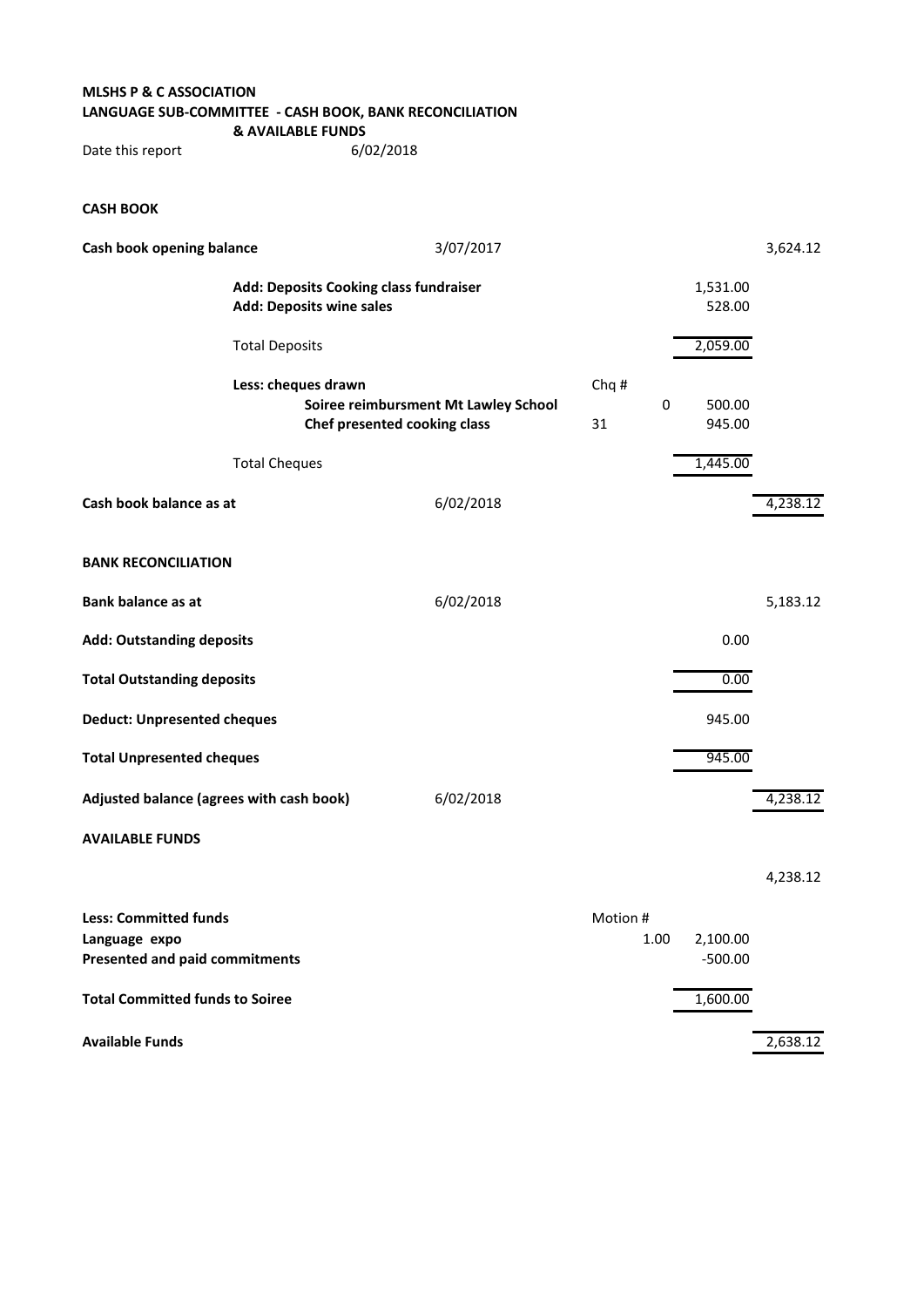#### All Langauges

Languages and Music Soirée on Wednesday 21st March at6-7.30pm in the Tricycle Theatre

All year 7-12 language and music students and parents are invited to attend this event to meet and have a chat with your child's Language and Music teacher.

Please bring a plate of food to share.

Italian

Louise Chapman/ Louise.Chapman@education.wa.edu.au

Term1

Italian - for year 10 and 11 students

Two year 11 students have just returned from their Italian exchange and loved their experience. One student was in Parma and the other in Rome.

They lived with an Italian family and attended school as well.

At the moment two year 10s are participating in Italian Exchange Program. They will host an Italian student for 9 weeks and then they will go to

Italy at the end of the year. This is a WAATI/Intercultura Exchange Program.

The Italy Tour is being held this year from 12 April until 29 April for year 10 and 11 Italian students.

We are looking for families to host an Italian Assistant for one term. The assistant attends university in Italy and one assistant will come in term 2 and one in term 3 if we can find families to host them. The assistant helps out in Italian classes.

Applications close mid February for to host in Term 2. Please contact Louise Chapman if you are interested.

Sonia Hatzis / Gifted and Talented sonia.hatzis@education.wa.edu.au GAT Year  $9$  & 10 OzCLo Competition for Chinese and Italian students on  $7<sup>th</sup>$  March.

The Australian Computational and Linguistics Olympiad.

OzCLO is a contest for high school students. It challenges them to develop their own strategies

for solving problems in fascinating real languages.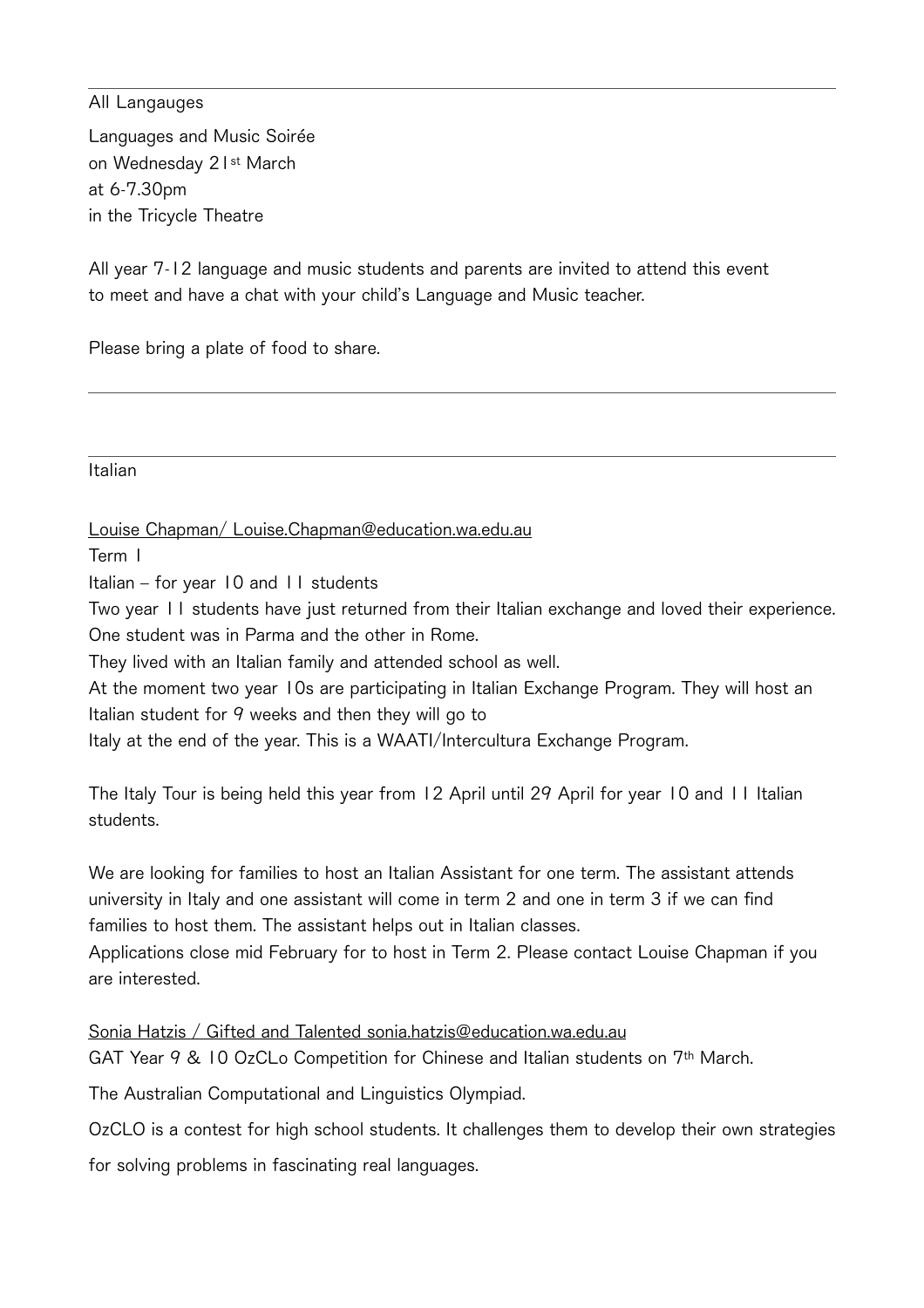- share teacher expertise statewide across primary and secondary schools to provide language programs within and across networks;
- build system capacity to meet the needs of schools that don't have a language program by brokering access to a language teacher either face-to-face or online;
- provide advice and support for inexperienced language teachers;
- support language pathways between primary and secondary schools;
- provide advice for school leadership teams; and
- $\cdot$  build community links and partnerships to enhance and embed language programs.

Sonia would like to ask if the parent body could come on board to support me with any endeavours I have to fulfil my role.

The first is the 'Primary School Parent Languages Information Evening' for the 3 of the languages that we teach - Japanese, French and Korean

This night is scheduled for Thursday  $15<sup>th</sup>$  March 6:30-7:30pm. On the night we plan to invite Primary School parents (info will go out via primary school Newsletters/ a Flyer) and our main aim is to plug the languages that exist within our Hub and really highlight to parents the benefits of learning one of these 3 languages.

Year 9 and 10 GAT students will be involved in OZCLO on Monday 7<sup>th</sup> March (for some reason this was left off the calendar)  $-$  still recruiting students at this stage.

French

Claire Long / claire.long@education.wa.edu.au

Ms Claire Long will be planning to take Year  $11/12$  French students to see a screening of the film Orchestra Class - It is planning to be on Friday  $16/3$